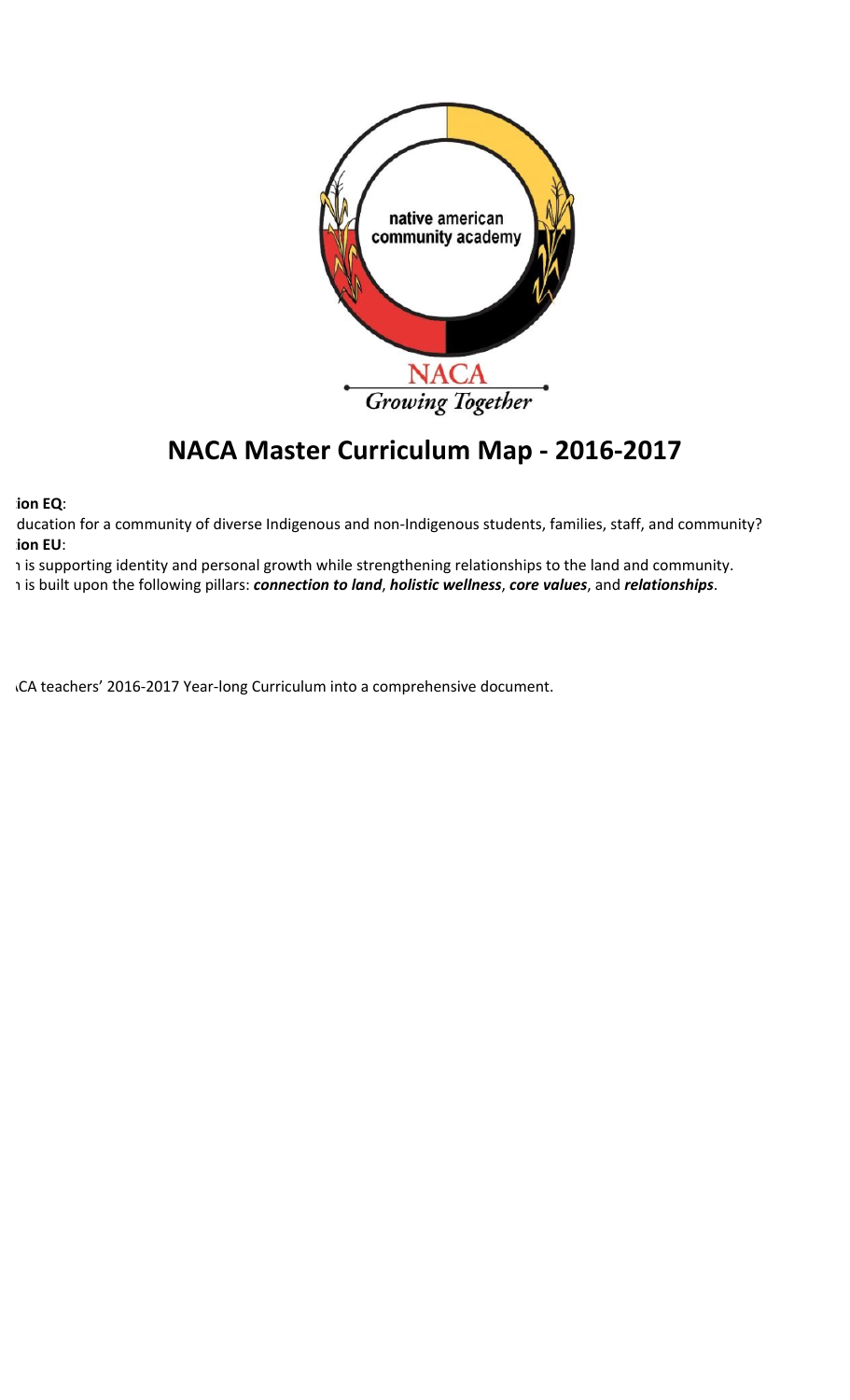|             | <b>Grade-level</b><br>and/or Course Title | <b>Year-long Big Idea</b>                                                                                                                                                                               | <b>Year-long Essential Questio</b>                                                                                                                                                                                                                                                                                                                                                                                                                                                                                |
|-------------|-------------------------------------------|---------------------------------------------------------------------------------------------------------------------------------------------------------------------------------------------------------|-------------------------------------------------------------------------------------------------------------------------------------------------------------------------------------------------------------------------------------------------------------------------------------------------------------------------------------------------------------------------------------------------------------------------------------------------------------------------------------------------------------------|
|             | K and 1                                   | NACA Eagles and Core Values                                                                                                                                                                             | What do the Core Values tell us about being a NACA Eagle?                                                                                                                                                                                                                                                                                                                                                                                                                                                         |
| :s for      | <b>Visual Arts</b>                        | Art Empowers<br>Indigenous Art Connects to Identity<br><b>Artists Voice</b><br>"Seeing" as an Artist Sees<br><b>Respect Diversity</b><br>Integration of Core Values (into the<br>process of daily life) | 1. What are Meaningful Connections and what are some of m<br>2. How did my ancestors express their "Meaningful Connectio<br>How is it done today?<br>3. How will developing a deeper awareness of myself, my wor<br>artist's voice?<br>4. How can my expressive and creative abilities improve by lea<br>techniques?<br>5. What does 'Seeing' as an artist sees really mean and how w<br>6. Why is respecting diversity important for all of us?<br>7. How do I use my core values while doing my art and as I go |
|             | <b>NACA Rock</b>                          | Performance<br>Confidence                                                                                                                                                                               | 1. What patterns do you need to recognize in order to success                                                                                                                                                                                                                                                                                                                                                                                                                                                     |
| ments<br>nt | <b>College Engagement</b>                 | Persevere<br>Advocate                                                                                                                                                                                   | 1. What is the connection between my higher education and t<br>2. How do perseverance and organization strengthen my abilit<br>community and lands?<br>3. How do I attend college and achieve my dreams, while rem<br>community and lands?                                                                                                                                                                                                                                                                        |
| ents for    | 12th<br>Capstone                          | Precision<br>Organization<br>Perseverance<br>Creativity<br>Inquiry                                                                                                                                      | 1. How can I use research to improve the quality of life of my<br>2. What do I want to know, learn, or understand and how do i<br>knowledge?                                                                                                                                                                                                                                                                                                                                                                      |
|             | 12th Grade<br>U.S. Government             | The U.S. Government                                                                                                                                                                                     | 1. What is the ideal purpose of American Government?<br>2. How does a Government Policy affect me?<br>3. What are the functions of American Government?                                                                                                                                                                                                                                                                                                                                                           |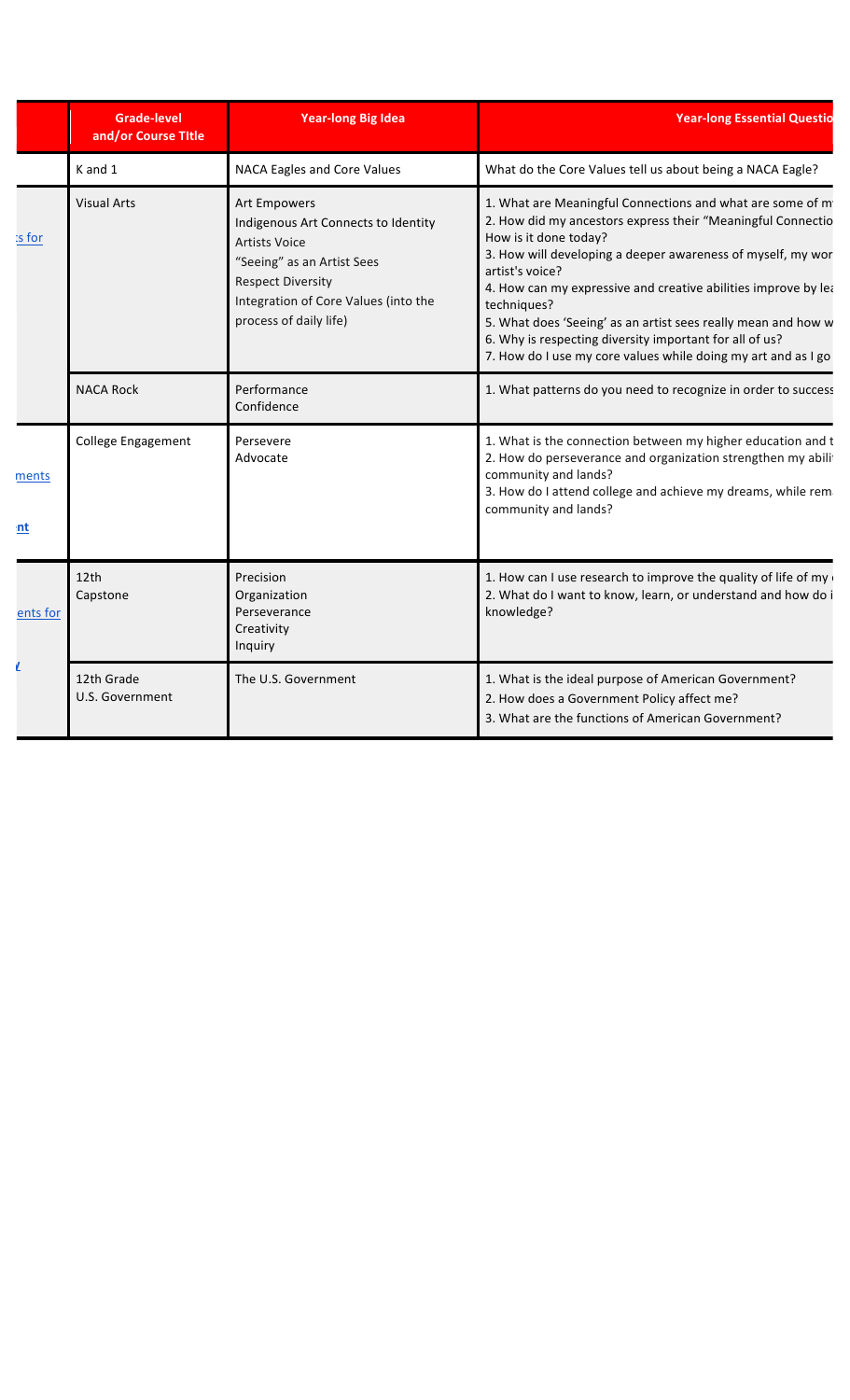| 11th<br>Continental Indigenous<br><b>Studies</b>              | Indigenous epistemology<br>Liberation education<br>Circular philosophy<br>Indigenize<br>Decolonize | 1. How can I utilize Western education and Indigenous metho<br>person in America?                                                                                                                   |
|---------------------------------------------------------------|----------------------------------------------------------------------------------------------------|-----------------------------------------------------------------------------------------------------------------------------------------------------------------------------------------------------|
| 10th<br>Global Indigenous<br><b>Studies</b>                   | Indigenous Perspective                                                                             | 1. How does the Indigenous perspective help us understand Ir<br>2. Which parts of history and in books that include 'we', 'us', '<br>peoples?<br>3. What Does Indigenous Mean?                      |
| 9th<br>Recent NM History/US<br>History                        | Indigenous Perspective                                                                             | <b>ELA</b><br>1. As a NACA student, what can I do I strengthen my voice and<br>SS<br>2. How can we reclaim our history, geography, music, poetry,<br>and incorporate them in our education at NACA? |
| 8th<br>Early Indigenous US<br>History                         | Early Indigenous U.S. History and<br>Government                                                    | Who "Discovered" America? and How Does Government "Wo                                                                                                                                               |
| 7th<br>Early NM History/US<br>History                         | Culture                                                                                            | 1. What is culture?<br>2. How do I express my culture?<br>3. What is the culture of New Mexico?<br>4. Does culture change?                                                                          |
| 6th<br><b>Prehistoric and Ancient</b><br><b>World History</b> | Universals of Culture                                                                              | How do effective writers express themselves?<br>How does learning about history help us become empowered<br>our indigenous past, present, and future?                                               |
| Navajo I                                                      | K'e<br>SNBH                                                                                        | 1. How does family and community define who you are?<br>2. Why is it important to learn your language?                                                                                              |
| ements<br>Navajo II<br><b>iges</b>                            | Dine Philosophy<br>K'e<br><b>Total Physical Response-storytelling</b><br>Journal                   | 1. How can I overcome my hesitancy and began to express my                                                                                                                                          |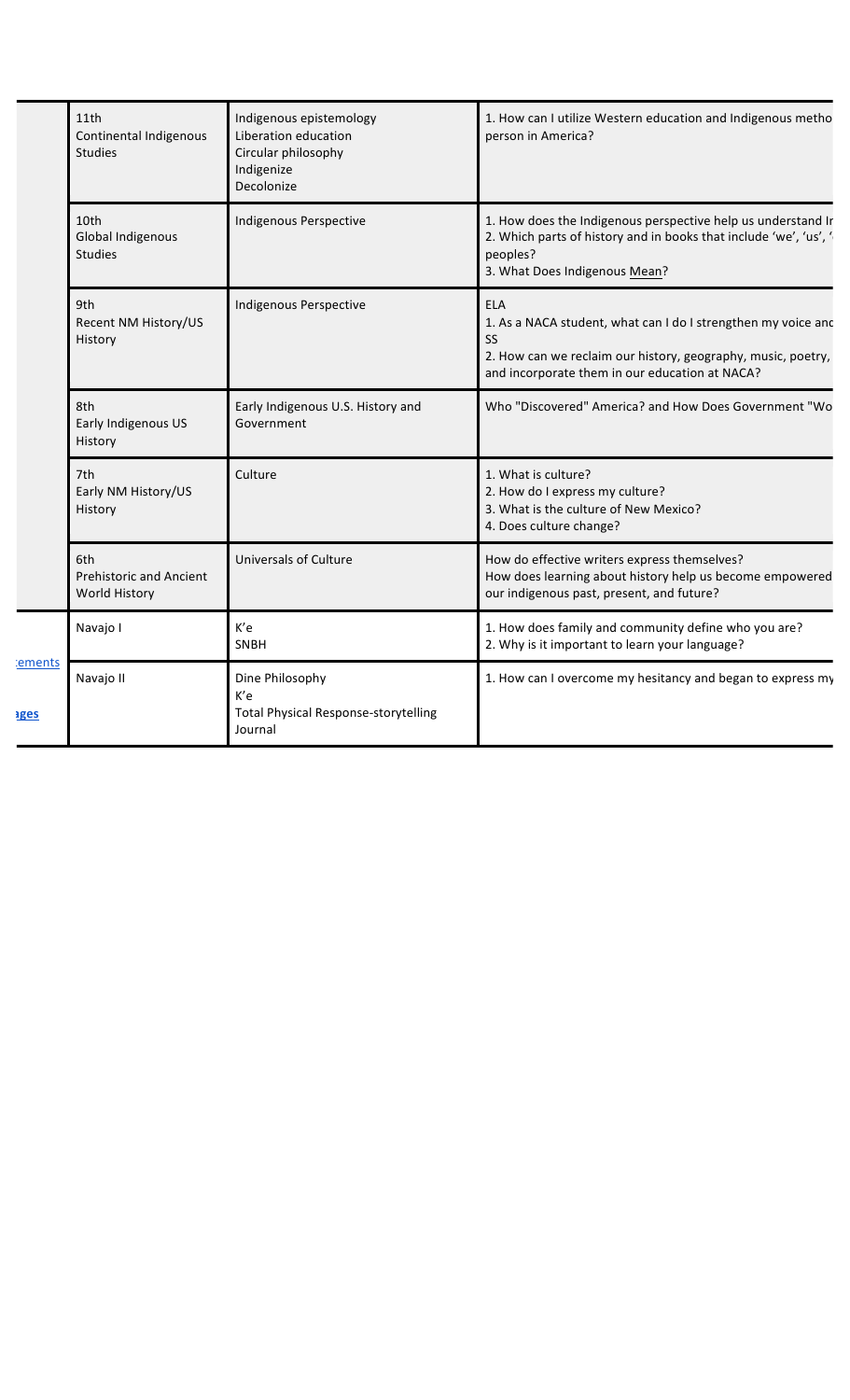|                    | Lakota                               | Relationships (between people, animals,<br>and objects)                                                                                                   | 1. How is Lakota language structured differently than English I                                                                                                                                                                                                                                                                                                                                                                                                                                                                                                   |
|--------------------|--------------------------------------|-----------------------------------------------------------------------------------------------------------------------------------------------------------|-------------------------------------------------------------------------------------------------------------------------------------------------------------------------------------------------------------------------------------------------------------------------------------------------------------------------------------------------------------------------------------------------------------------------------------------------------------------------------------------------------------------------------------------------------------------|
|                    | Zuni                                 | Shiwi:ma Akk'ya Ho'i (Being Zuni)                                                                                                                         | 1. What is Zuni space? Is there differences between Zuni space                                                                                                                                                                                                                                                                                                                                                                                                                                                                                                    |
| <b>ients</b><br>on | 12<br><b>Environmental Science</b>   | Earth systems and humans form an<br>interdependent system that humans<br>impact by their activities                                                       | 1. How are humans shaped by Earth's systems, and how do hu<br>Strength: academic excellence<br>Growth: modifications for different skill levels-student-teache                                                                                                                                                                                                                                                                                                                                                                                                    |
|                    | 11<br><b>Biology</b>                 | The relationship between genetics (small<br>scale) and evolution (large scale)                                                                            | 1. What is the relationship between the micro and the macro?<br>2 How do small, individual changes in organisms result in life a<br>Strength: academic excellence<br>Growth: modifications for different skill levels-student-teache                                                                                                                                                                                                                                                                                                                              |
|                    | 10th<br>Chemistry                    | Responsible resource use, extraction, and<br>management requires an understanding<br>of the connection between the<br>microscopic and microscopic worlds. | 1. How are observed properties and unseen molecular world r<br>2. How does an understanding of the molecular world help us<br>resources?                                                                                                                                                                                                                                                                                                                                                                                                                          |
|                    | 9th<br>Physics                       | Earth and Star Stories; Energy; Science &<br><b>Engineering Cycles</b>                                                                                    | 1. How does scientific practices help us understand our world<br>2. How do we use science to improve the lives of future gener<br>3. How do we determine what is true?                                                                                                                                                                                                                                                                                                                                                                                            |
|                    | 8th<br>Physical World                | <b>Physical World</b>                                                                                                                                     | 1. How can I use STEAM-H to positively impact and advocate f<br>2. Why is my relationship with Nature important for my identi                                                                                                                                                                                                                                                                                                                                                                                                                                     |
|                    | 7th<br><b>Science and Technology</b> | <b>Science and Technology</b>                                                                                                                             | 1. What scientific discoveries and technologies provide us the<br>and nonliving things function to create a natural balance in the<br>2. How do communities on various levels work to create balar<br>3. How might an imbalance in one community impact other co<br>4. What roles and responsibilities do have as participating me<br>5. How does the past inform us today to prepare us for the fut<br>6. How will climate change affect sacred sites, species and trad<br>7. How are tribal community's understanding about nature an<br>scientific approaches? |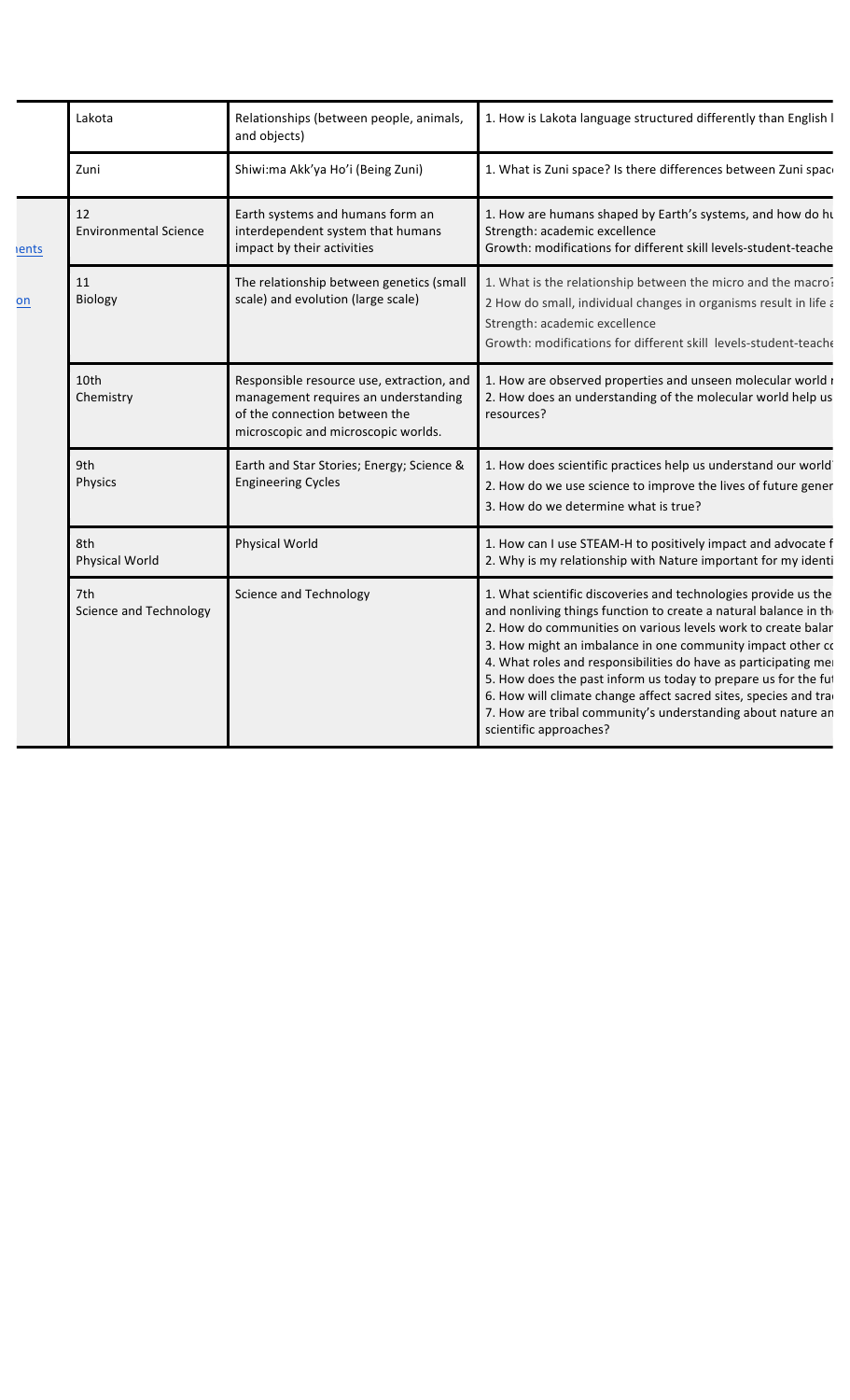|         | 6th<br>Earth Science | Earth's Relationships                                                            | 1. What unique features allow us to live on earth?<br>2. How does the relationship between humans and the earth i<br>those in the future?                                                                                                                                                                |
|---------|----------------------|----------------------------------------------------------------------------------|----------------------------------------------------------------------------------------------------------------------------------------------------------------------------------------------------------------------------------------------------------------------------------------------------------|
| ies and | Pre-Calculus         | <b>Perseverance Furthers</b>                                                     | 1. What strategy would make this(a given situation) as easy as<br>2. What else could I try?<br>3. How are cycles mathematical?<br>4. Who funded this study? (What are their ulterior motives?)                                                                                                           |
| Ŀ       | Algebra II/Pre-Calc  | <b>Mathematical Practice</b>                                                     | 1. What are my beliefs about my ability as a math student?<br>2. What makes someone a good group member or a bad grou<br>3. What can we do to make the group run more smoothly?                                                                                                                          |
|         | Algebra II           | Math is a tool used to model real<br>situations.                                 | How is this similar to other things I know?<br>What kind of function could model a given pattern?<br>How can I write math so anyone, anywhere in the wc<br>3.                                                                                                                                            |
|         | Geometry             | Application of Shapes and Geometry                                               | 1. How do you weigh evidence to determine the validity<br>2. What are the requirements needed to prove somethir<br>3. How are shapes and geometric patterns used in huma                                                                                                                                 |
|         | Algebra              | Question Everything, Demand Acceptable<br>Evidence<br><b>Mathematical Models</b> | 1. How do we use math to model real life situations?<br>2. In what ways is stick-to-it-ness (perseverance) more import<br>3. What strategy will work best for you to solve the problem?<br>4. When faced with an algebraic equation you don't recognize<br>5. Where did you use math in your life today? |
|         | 8th                  | Connections                                                                      | 1. How can we solve problems by looking at patterns / relation<br>equations?<br>2. How can I persevere in solving problems when I want to giv<br>math?<br>3. How can I demonstrate my learning and justify my position<br>diagrams and equations?                                                        |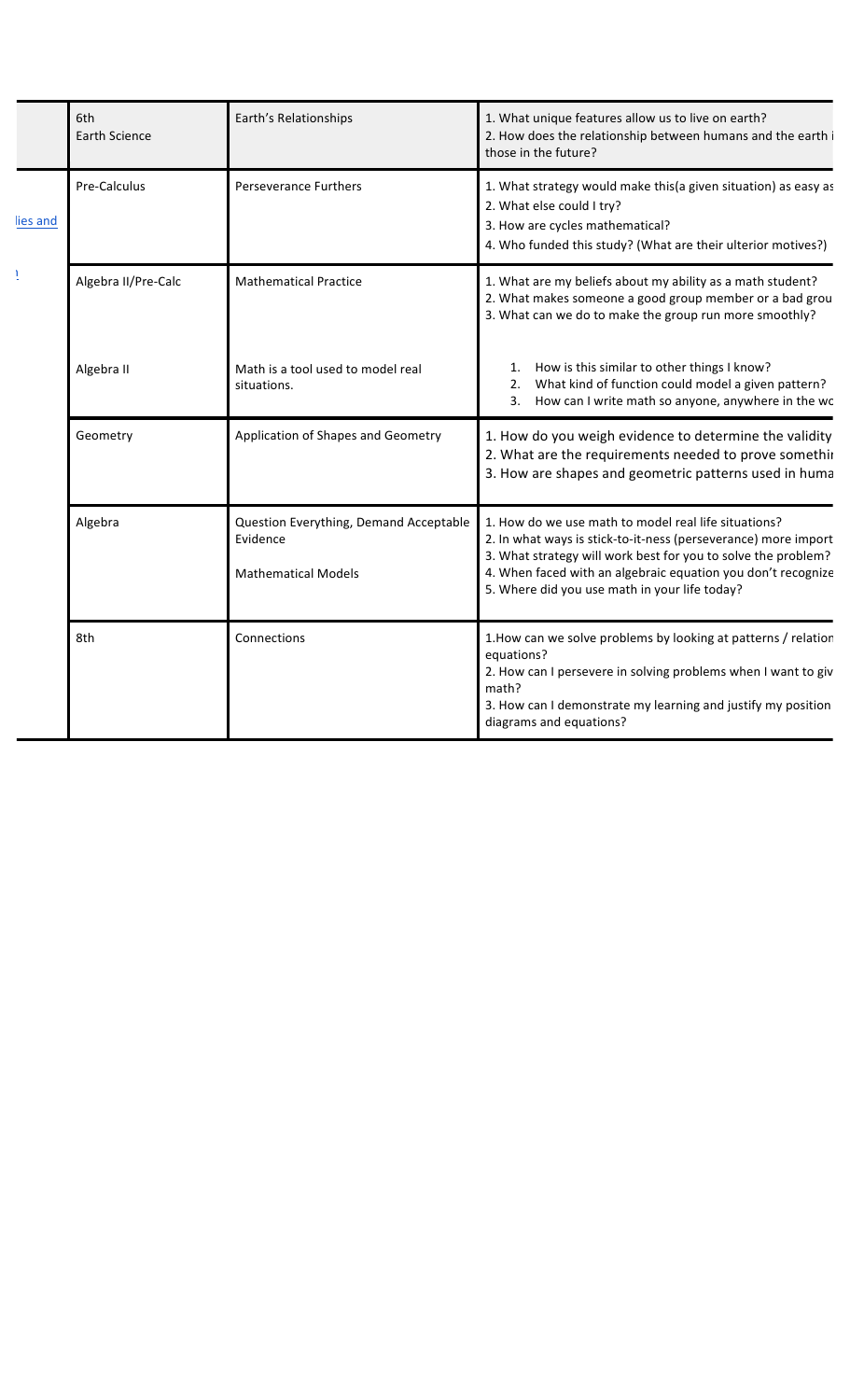|                 | 7th       | Ratios, fractions, and proportions                                                                        | 1. How can I use what I have learned to make sense of a                                                                                                                                                                                                                                                                                                                                              |
|-----------------|-----------|-----------------------------------------------------------------------------------------------------------|------------------------------------------------------------------------------------------------------------------------------------------------------------------------------------------------------------------------------------------------------------------------------------------------------------------------------------------------------------------------------------------------------|
|                 | 6th       | Standard based grading<br><b>Growth Mindset</b><br>Perseverance in developing critical<br>thinking skills | solving that problem?<br>1. Am I aware at all times of my glows(strengths) and grows(a<br>2. How can I persevere in mathematics and beyond?<br>3. How can I find real solutions to real everyday problems?<br>4. How can I collect data to understand a specific situation.<br>5. How can I write expressions and equations to correspond to<br>6. How can I use these operations to solve problems? |
| <u>or</u>       | 11th/12th | <b>Rhetorical Analysis</b><br>Argument<br>Synthesis<br>Informed Citizenship                               | 1. How is rhetoric connected to intellectually responsible civic<br>2. How can the pen be mightier than the sword?                                                                                                                                                                                                                                                                                   |
| $\underline{n}$ | 9th/10th  | Sacred Landscape of Rhetoric<br>Literary Analysis                                                         | 10th<br>1. What is rhetoric and how do I recognize and use it?<br>2. How do I create a solid argument (oral or written)?<br>How do I show students that argument and rhetoric i<br>1.<br>participate in?<br>2. How can I have them create arguments for ideas and<br>9th<br>1. How do I analyze and create literature?<br>1. How can I create movement in literary and rigorous $\epsilon$           |
|                 | 8th       | Native Literature Scholarship, Indigenous<br>Heroes, Digital Literacy, Scholarship                        | 1. What does it mean to be a Native American Literature scho<br>2. How should technology be used to study Native Literature?                                                                                                                                                                                                                                                                         |